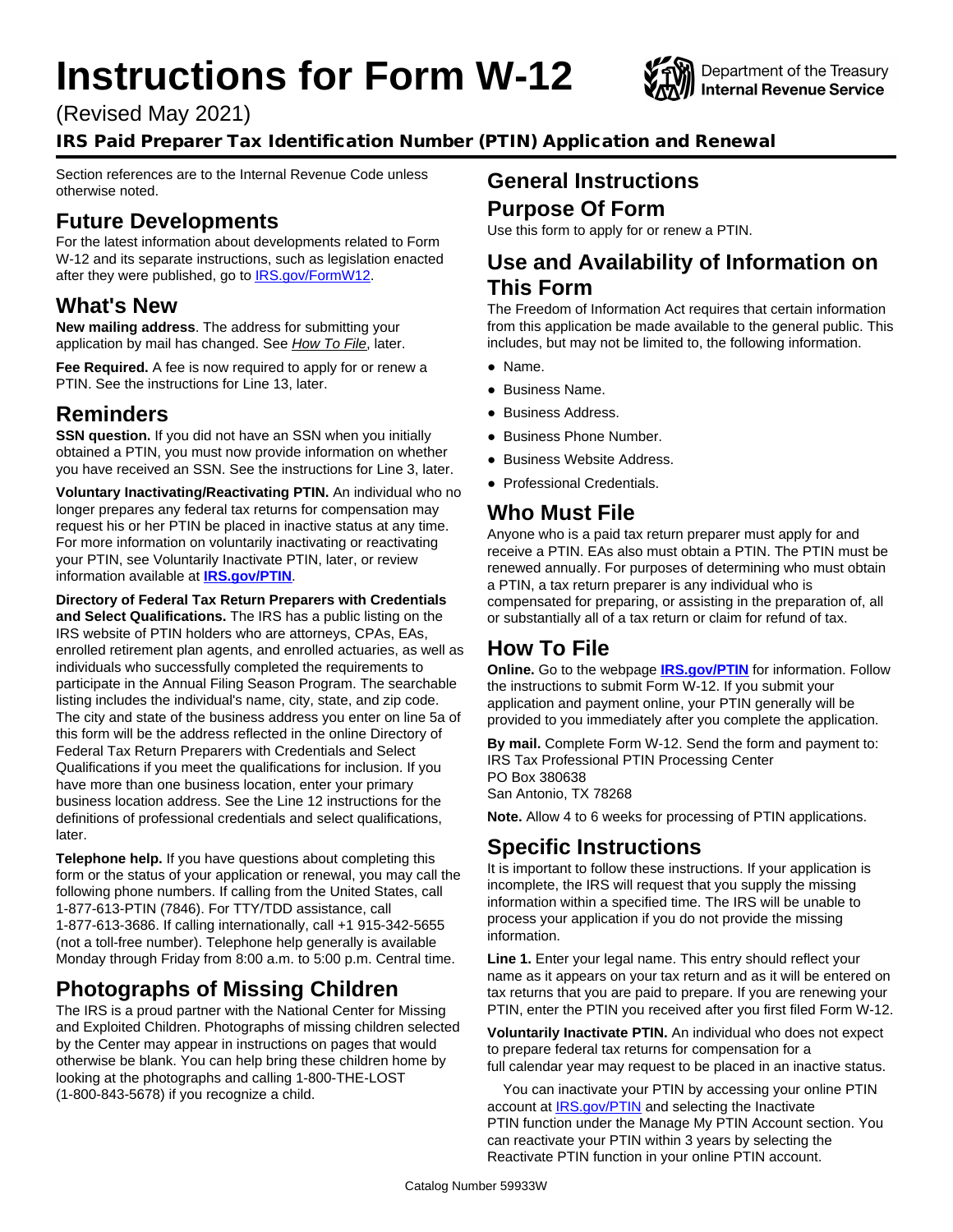If you do not have an online account, you may call the number listed under the Telephone help, earlier, for additional assistance.



*EAs must maintain a current PTIN in order to maintain their EA credential and should not inactivate their PTIN unless they retire.*

**Line 2.** If you are applying for a new PTIN after October 1, you must indicate whether you want your PTIN to be valid for the **current** calendar year or the **next** calendar year. If you select the current calendar year, your PTIN is valid until December 31 of the current year. If you select the next calendar year, your PTIN will not be valid until January 1 of the next calendar year.

**Note.** If you do not select a calendar year, then your PTIN application will be processed for the current calendar year.

**Prior-Year Renewals.** If you checked the "Renewal application" box in line 1 **and** need to renew for a prior calendar year, you must indicate this by entering the year (YYYY format) in the "Prior year" box and listing each prior calendar year in the space(s) provided. Complete a single Form W-12 for multiple calendar years, for which you are applying for a prior-year PTIN.

If your PTIN has been in an expired status for more than 1 full calendar year, you must renew for each previously expired year unless you were inactive during any one of those calendar years.

If you were inactive during any one of those prior calendar years but did not place your PTIN into voluntary inactive status, you can retroactively do so by following the instructions under Voluntarily Inactivate PTIN, earlier.



*If your PTIN has been inactive or expired for more than 3 consecutive years, you must submit a new registration application to obtain an active PTIN.*

**Line 3.** Enter your social security number (SSN) and date of birth. Applicants must be at least 18 years of age to apply.

**Applying without an SSN.** If you do not have an SSN because you are either a U.S. citizen who is a conscientious religious objector or a foreign individual, you will need to complete and submit additional information either online or by mail in order to obtain a PTIN.

**U.S. citizen who is a conscientious religious objector.** If you are a U.S. citizen who does not have an SSN because you have a conscientious religious objection to having an SSN, you must complete an additional form as part of the PTIN application process. The form you must complete is Form 8945, PTIN Supplemental Application For U.S. Citizens Without a Social Security Number Due To Conscientious Religious Objection. On Form 8945, you will verify information about your identity, citizenship, and conscientious religious objection. See Form 8945 for instructions on completing and submitting the form and the required documents.

**Foreign persons.** If you are a foreign person who does not have an SSN, you must provide additional identity proofing documents as part of the PTIN application process. A foreign person is an individual who does not have and is not eligible to obtain an SSN and is neither a citizen of the United States nor a resident alien of the United States as defined in section 7701(b) (1)(A). You can apply online or complete Form 8946, PTIN Supplemental Application For Foreign Persons Without a Social Security Number. On Form 8946, you will verify information about your foreign status and identity. See Form 8946 for instructions on completing and submitting the form and the required documents.



*Line 2 of Form 8946 must contain a non-U.S. physical address. This address cannot be a P.O. box. If a P.O. box is listed on line 2a of the Form 8946, your application will be rejected and returned to you.*

You must also enter your SSN if you have been assigned one since obtaining your PTIN. If you still do not have an SSN, check the box.

**Line 4.** Enter your complete personal mailing address and phone number.

If you obtained your PTIN using Form 8946 and you still do not have a SSN, your address must be outside the U.S.



*If the U.S. Postal Service will not deliver mail to your physical location, enter the U.S. Postal Service post office box number for your mailing address. Contact your local U.S. Post Office for more information. Do not use a post office box owned by*

 *a private firm or company. Most PTIN correspondence will be sent to your email address. However, any paper PTIN correspondence will be sent to the personal mailing address listed on line 4.*

**Line 5a.** Enter your business address if it is different from the address entered on line 4. Entering the business phone number is optional.

If you obtained your PTIN using Form 8946 and you still do not have a SSN, your address must be outside the U.S.

**Note.** The business address listed on line 5a will be reflected in the online Directory of Federal Tax Return Preparers with Credentials and Select Qualifications if you meet the qualifications for inclusion. If you have more than one business location, enter your primary business location address.

**Line 5b.** If you are self-employed or an owner, partner, or officer of a tax return preparation business, enter your applicable identification numbers. Make sure to enter any letters that are part of your Centralized Authorization File (CAF) number. If you have multiple Employer Identification Numbers (EINs) or Electronic Filer Identification Numbers (EFINs), enter the number that is used most frequently on returns you prepare. Entering the business website address is optional.

Line 6. Enter the email address we should use if we need to contact you about matters regarding this form.

We will also send PTIN related emails with general information, reminders, and requirements. Any valid email address that you check regularly for PTIN communications is acceptable.

**Line 7.** You must check Yes or No. You are required to fully disclose any information concerning prior felony convictions. A felony conviction may not necessarily disqualify you from having a PTIN. However, generally, an individual who is currently incarcerated for any felony conviction will not be permitted to obtain or renew a PTIN.

Use the space in line 7 to provide details of your prior felony conviction(s). All facts and circumstances will be considered. You will be contacted if additional information is needed.



*Providing false or misleading information on this form is a criminal offense that may result in prosecution and criminal penalties.*

**Line 8.** If you have an SSN and are requesting a PTIN but have never filed a U.S. income tax return, see below for additional requirements.

**Never filed a U.S. tax return.** If you have an SSN and are applying for a PTIN and any of the statements below apply to your current U.S. situation, then you must submit a paper PTIN application along with two identity verification documents. See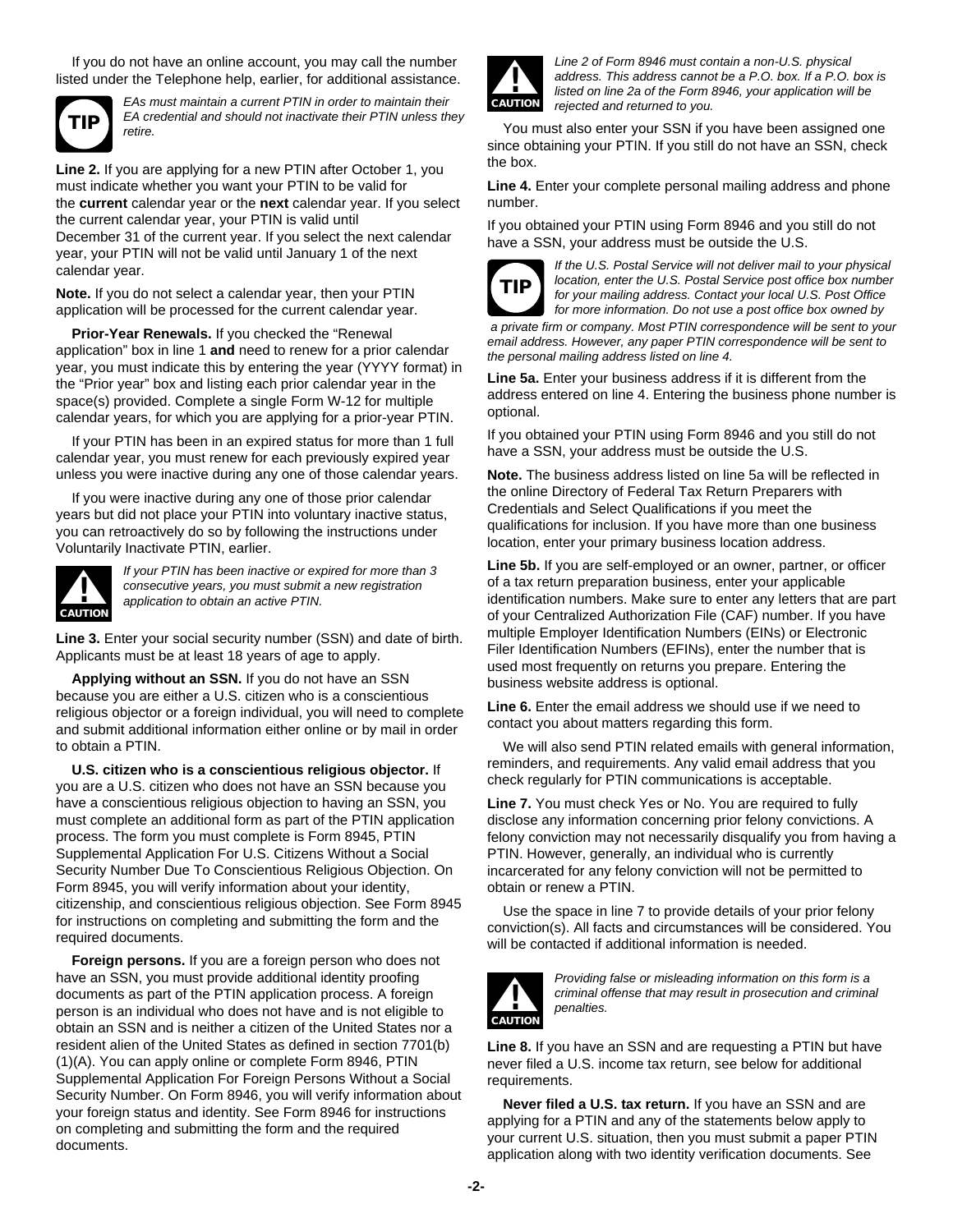Required Supporting ID Documentation below. When submitting supporting ID documentation, you can either submit online or by mail. You must submit an original, certified, or notarized copy of your social security card along with an original, certified, or notarized copy of one other government-issued document that contains a current photo ID.

- 1. You have never filed a U.S. income tax return.
- 2. You have not filed a U.S. income tax return in the past 4 years.
- 3. You do not have a U.S. income tax filing requirement (such as certain individuals from Puerto Rico).

**Required Supporting ID Documentation.** You can either submit supporting ID documentation online or by mail.

**Online uploads.** To submit supporting ID documents online, follow the online prompts to upload certified or notarized copies of acceptable documentation.

**Submitting paper Form W-12 and supporting documents.** Documents must be original, certified, or notarized. One document must be government-issued and contain a current photo ID. Examples of acceptable supporting documents are listed below. All documents must be current (not expired), and must verify your name. If you submit copies of documents that display information on both sides, copies of both the front and back of the document(s) must be submitted either online or by mail.

#### **Examples of acceptable supporting documents.**

- Passport/Passport Card.
- Driver's License.
- U.S. State ID Card.
- Military ID Card.
- National ID Card.



*To avoid any loss of your original documents, it is suggested you do not submit the original documents.*

**Note.** See Form 8946 and instructions for information regarding certification/notarization of foreign documents.

A **certified copy** is a document that the original issuing agency provides and certifies as an exact copy of the original document and contains an official seal from the issuing agency. Certified documents have a stamp and/or an ink seal (may or may not be raised). All certifications must stay attached to the copies of the documents when they are sent to the IRS.

A **notarized copy** is one that has been notarized by a U.S. notary public, U.S. government military officer (JAG Officer), U.S. State Department, U.S. Consul/Embassy Employee, or by a notary legally authorized within his or her local jurisdiction to certify that each document is a true copy of the original. To do this, the notary must see the valid, unaltered, original documents and the copies must bear the mark (stamp, signature, etc.) of the notary. Notarized documents may or may not have a signature but will have a stamp and usually a raised seal.



*If submitting Form 8945 or Form 8946 with the Form W-12, refer to those form instructions for required documentation.*

**Where to send the completed PTIN application.** Send the completed Form W-12 with the required documentation and payment to the mailing address listed under How To File, earlier. If your application is not complete and you do not supply the required information upon request, the IRS will be unable to process your application.

**Line 9.** If you filed your most recent individual income tax return more than 4 years ago, see the line 8 instructions above for information on how to submit Form W-12 and the supporting identification documents that must accompany your submission.

**Line 10.** You must check Yes or No. Taxpayers are required to be in full compliance with federal tax laws, including filing all returns and paying all taxes, or making payment arrangements acceptable to the IRS. The filing of a tax return and the payment of the tax liability associated with that return are two separate and distinct requirements under the Internal Revenue Code, which must be satisfied within the periods specified for each taxable period in which you have a legal obligation to file.

Use this space in line 10 to provide the details of any noncompliance, including the steps you have taken to resolve the issue. Providing false or misleading information on this form is a criminal offense that may result in prosecution and criminal penalties. In addition, providing false or misleading information is a separate ground to deny your application for a PTIN or terminate it after it has been assigned. All the facts and circumstances as related in your explanation will be considered. You will be contacted if additional information is needed.

If you have never filed a U.S. individual income tax return because you were not required to do so, check the "Yes" box.

**Line 11.** Check the box to confirm awareness of your responsibility to protect taxpayer information.

Additional Resources:

- Pub. 4557, Safeguarding Taxpayer Data
- Pub. 5417, Basic Security Plan
- [IRS.gov/IdentityTheft](https://www.irs.gov/identity-theft-central)
- [IRS.gov,](https://www.irs.gov/) keyword: Protect Your Clients Protect Yourself

**Note.** Enrolled Agents who do not prepare returns may skip line 11.

**Line 12**. Check the appropriate boxes to indicate your professional credentials. Check all boxes that apply. **Do not** check any professional credentials that are currently expired or retired. Retired or expired credentials are those that are not valid or active at the time of the application. Include the licensing number, jurisdiction, and expiration date. If the expiration date is left blank or incomplete, that specific credential will not be added during the processing of your application. Select only from the professional credentials listed below. There is no write-in option. If you do not have any professional credentials, check the "None" box.

#### **Recognized professional credentials include the following.**

**Attorney.** An attorney is any individual who is licensed to practice law by the bar of the highest court of any state, territory, or possession of the United States, including a commonwealth, or the District of Columbia.

**Certified Public Accountant (CPA).** A CPA is any individual who is duly qualified to practice as a CPA in any state, territory, or possession of the United States, including a commonwealth, or the District of Columbia.

**Enrolled Agent (EA).** An EA is any individual enrolled as an agent who is not currently under suspension or disbarment from practice before the IRS. EAs are licensed by the IRS.

**Enrolled Actuary.** An enrolled actuary is any individual who is enrolled as an actuary by the Joint Board for the Enrollment of Actuaries.